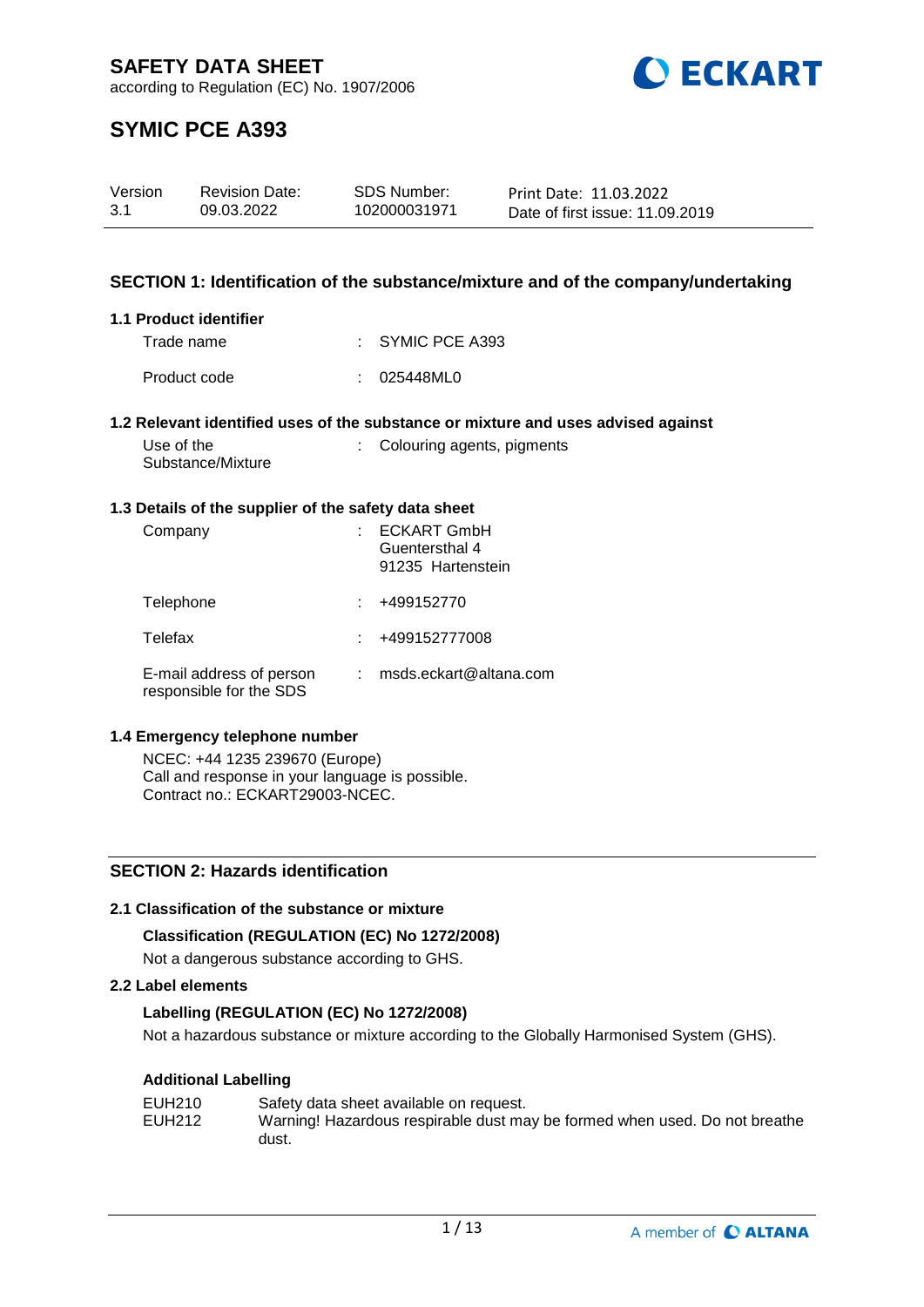

# **SYMIC PCE A393**

| Version | <b>Revision Date:</b> | <b>SDS Number:</b> | Print Date: 11.03.2022          |
|---------|-----------------------|--------------------|---------------------------------|
| -3.1    | 09.03.2022            | 102000031971       | Date of first issue: 11.09.2019 |

### **2.3 Other hazards**

This substance/mixture contains no components considered to be either persistent, bioaccumulative and toxic (PBT), or very persistent and very bioaccumulative (vPvB) at levels of 0.1% or higher.

# **SECTION 3: Composition/information on ingredients**

#### **3.2 Mixtures**

#### **Hazardous components**

| Chemical name                                    | CAS-No.                    | Classification         | Concentration |  |  |
|--------------------------------------------------|----------------------------|------------------------|---------------|--|--|
|                                                  | EC-No.                     | <b>REGULATION (EC)</b> | (% w/w)       |  |  |
|                                                  | Index-No.                  | No 1272/2008           |               |  |  |
|                                                  | <b>Registration number</b> |                        |               |  |  |
| Substances with a workplace exposure limit :     |                            |                        |               |  |  |
| Fluorphlogopite                                  | 12003-38-2                 |                        | $>= 25 - 50$  |  |  |
| (Mg3K[AlF2O(SiO3)3])                             | 234-426-5                  |                        |               |  |  |
|                                                  | 01-2119971065-37           |                        |               |  |  |
| For explanation of abbreviations see section 16. |                            |                        |               |  |  |

# **SECTION 4: First aid measures**

# **4.1 Description of first aid measures**

| General advice          | Do not leave the victim unattended.                                                                                                                                           |
|-------------------------|-------------------------------------------------------------------------------------------------------------------------------------------------------------------------------|
| If inhaled              | If unconscious, place in recovery position and seek medical<br>advice.<br>If symptoms persist, call a physician.                                                              |
| In case of skin contact | : Wash off with soap and water.                                                                                                                                               |
| In case of eye contact  | : Remove contact lenses.<br>If eye irritation persists, consult a specialist.                                                                                                 |
| If swallowed            | Keep respiratory tract clear.<br>Do not give milk or alcoholic beverages.<br>Never give anything by mouth to an unconscious person.<br>If symptoms persist, call a physician. |

# **4.2 Most important symptoms and effects, both acute and delayed**

None known.

# **4.3 Indication of any immediate medical attention and special treatment needed**

This information is not available.

# **SECTION 5: Firefighting measures**

#### **5.1 Extinguishing media**

Suitable extinguishing media : Foam

Carbon dioxide (CO2)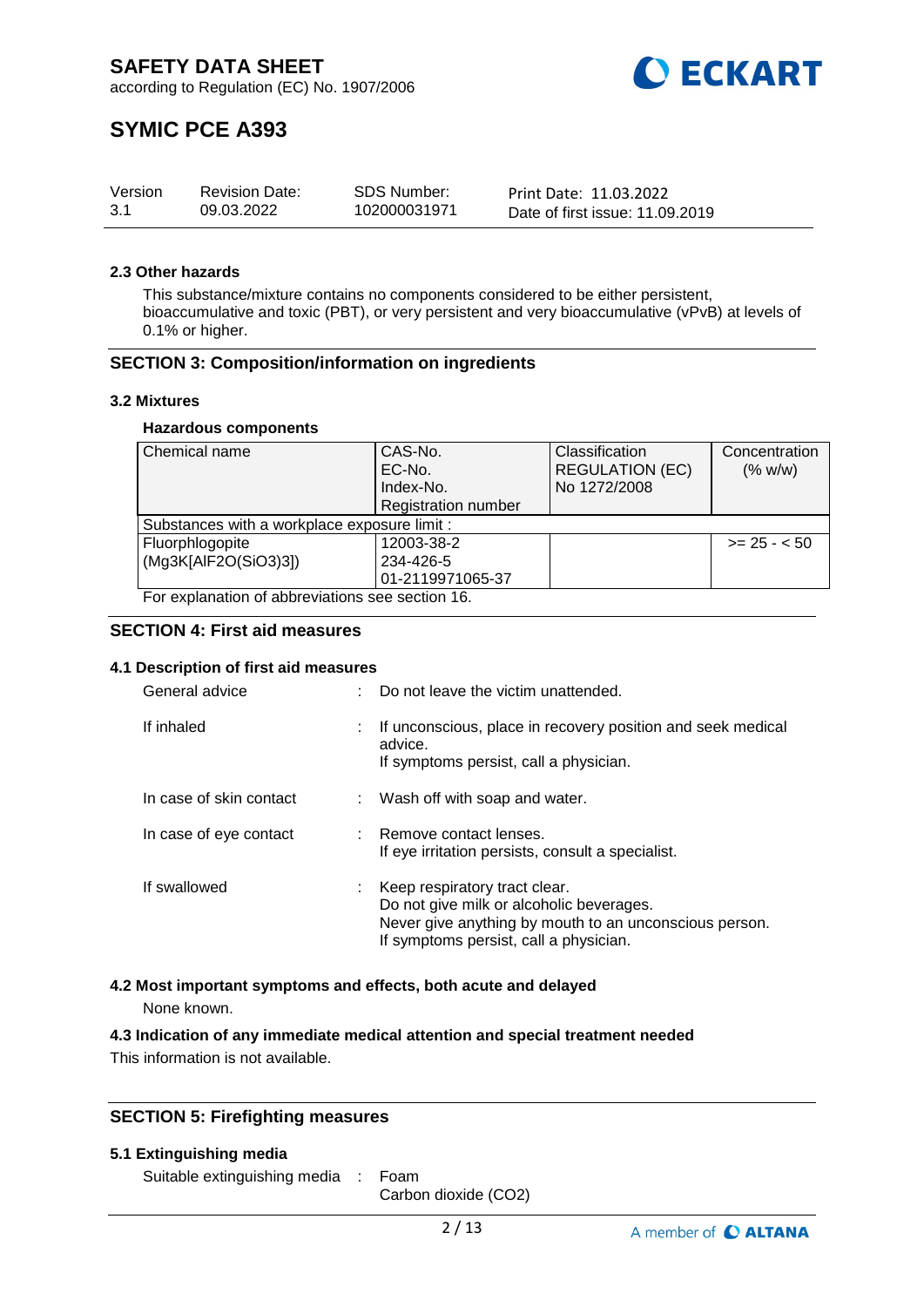

according to Regulation (EC) No. 1907/2006



# **SYMIC PCE A393**

| Version<br>3.1                                           | <b>Revision Date:</b><br>09.03.2022                       |            | <b>SDS Number:</b><br>102000031971                                                                                                                   | Print Date: 11.03.2022<br>Date of first issue: 11.09.2019               |  |  |  |
|----------------------------------------------------------|-----------------------------------------------------------|------------|------------------------------------------------------------------------------------------------------------------------------------------------------|-------------------------------------------------------------------------|--|--|--|
|                                                          |                                                           |            |                                                                                                                                                      |                                                                         |  |  |  |
|                                                          |                                                           |            | ABC powder                                                                                                                                           |                                                                         |  |  |  |
|                                                          | 5.2 Special hazards arising from the substance or mixture |            |                                                                                                                                                      |                                                                         |  |  |  |
|                                                          | 5.3 Advice for firefighters                               |            |                                                                                                                                                      |                                                                         |  |  |  |
| Special protective equipment :<br>for firefighters       |                                                           | necessary. | Wear self-contained breathing apparatus for firefighting if                                                                                          |                                                                         |  |  |  |
|                                                          | Further information                                       |            | Standard procedure for chemical fires.<br>Use extinguishing measures that are appropriate to local<br>circumstances and the surrounding environment. |                                                                         |  |  |  |
|                                                          | <b>SECTION 6: Accidental release measures</b>             |            |                                                                                                                                                      |                                                                         |  |  |  |
|                                                          |                                                           |            |                                                                                                                                                      | 6.1 Personal precautions, protective equipment and emergency procedures |  |  |  |
|                                                          | Personal precautions                                      |            | Avoid dust formation.                                                                                                                                |                                                                         |  |  |  |
| <b>6.2 Environmental precautions</b>                     |                                                           |            |                                                                                                                                                      |                                                                         |  |  |  |
|                                                          | Environmental precautions                                 | ÷          |                                                                                                                                                      | No special environmental precautions required.                          |  |  |  |
| 6.3 Methods and material for containment and cleaning up |                                                           |            |                                                                                                                                                      |                                                                         |  |  |  |

# **6.3 Methods and material for containment and cleaning up**

| Methods for cleaning up | : Pick up and arrange disposal without creating dust. |
|-------------------------|-------------------------------------------------------|
|                         | Sweep up and shovel.                                  |
|                         | Keep in suitable, closed containers for disposal.     |

# **6.4 Reference to other sections**

| <b>SECTION 7: Handling and storage</b>                                                                               |     |                                                                                                                         |  |  |
|----------------------------------------------------------------------------------------------------------------------|-----|-------------------------------------------------------------------------------------------------------------------------|--|--|
| 7.1 Precautions for safe handling<br>Advice on safe handling                                                         | ÷.  | For personal protection see section 8.<br>Smoking, eating and drinking should be prohibited in the<br>application area. |  |  |
| Advice on protection against<br>fire and explosion                                                                   | -17 | Provide appropriate exhaust ventilation at places where dust<br>is formed.                                              |  |  |
| Hygiene measures                                                                                                     |     | : General industrial hygiene practice.                                                                                  |  |  |
| 7.2 Conditions for safe storage, including any incompatibilities<br>Requirements for storage<br>areas and containers |     | : Electrical installations / working materials must comply with<br>the technological safety standards.                  |  |  |
| Advice on common storage                                                                                             |     | : No materials to be especially mentioned.                                                                              |  |  |
| Further information on                                                                                               |     | Keep in a dry place. No decomposition if stored and applied                                                             |  |  |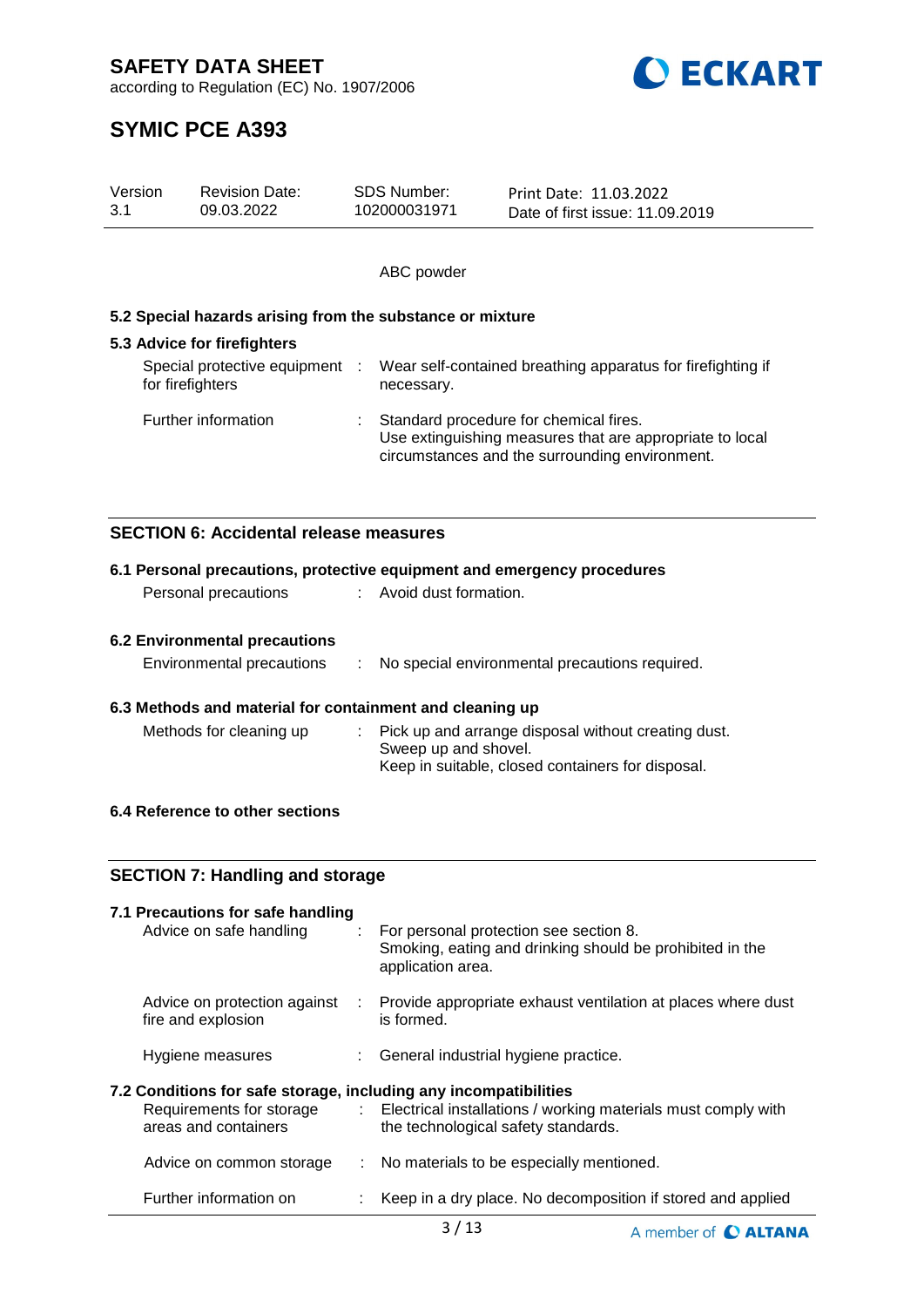**O ECKART** 

according to Regulation (EC) No. 1907/2006

# **SYMIC PCE A393**

| Version | <b>Revision Date:</b> | SDS Number:  | Print Date: 11.03.2022          |
|---------|-----------------------|--------------|---------------------------------|
| 3.1     | 09.03.2022            | 102000031971 | Date of first issue: 11.09.2019 |

storage stability as directed.

# **7.3 Specific end use(s)**

This information is not available.

# **SECTION 8: Exposure controls/personal protection**

# **8.1 Control parameters**

# **Occupational Exposure Limits**

| Components          | CAS-No.                                                                                                                                                                                                                                                                                                                                                                                                                                                                                                                                                                                                                                                | Value type (Form<br>of exposure)                                                                                                                                                                                                                                                                                                                                                                                                                                                                                                                                                                                                                                                                                                                                                                                                                                                                                                                                                                                                                                                                                                                                                                                                                                                                                                                                                                                                                                                                                                                                                                                                                                                                                                                                                                      | Control parameters | <b>Basis</b> |  |
|---------------------|--------------------------------------------------------------------------------------------------------------------------------------------------------------------------------------------------------------------------------------------------------------------------------------------------------------------------------------------------------------------------------------------------------------------------------------------------------------------------------------------------------------------------------------------------------------------------------------------------------------------------------------------------------|-------------------------------------------------------------------------------------------------------------------------------------------------------------------------------------------------------------------------------------------------------------------------------------------------------------------------------------------------------------------------------------------------------------------------------------------------------------------------------------------------------------------------------------------------------------------------------------------------------------------------------------------------------------------------------------------------------------------------------------------------------------------------------------------------------------------------------------------------------------------------------------------------------------------------------------------------------------------------------------------------------------------------------------------------------------------------------------------------------------------------------------------------------------------------------------------------------------------------------------------------------------------------------------------------------------------------------------------------------------------------------------------------------------------------------------------------------------------------------------------------------------------------------------------------------------------------------------------------------------------------------------------------------------------------------------------------------------------------------------------------------------------------------------------------------|--------------------|--------------|--|
| titanium dioxide    | 13463-67-<br>$\overline{7}$                                                                                                                                                                                                                                                                                                                                                                                                                                                                                                                                                                                                                            | TWA (inhalable<br>dust)                                                                                                                                                                                                                                                                                                                                                                                                                                                                                                                                                                                                                                                                                                                                                                                                                                                                                                                                                                                                                                                                                                                                                                                                                                                                                                                                                                                                                                                                                                                                                                                                                                                                                                                                                                               | 10 mg/m3           | GB EH40      |  |
| Further information | exposure limit should be used.                                                                                                                                                                                                                                                                                                                                                                                                                                                                                                                                                                                                                         | For the purposes of these limits, respirable dust and inhalable dust are<br>those fractions of airborne dust which will be collected when sampling is<br>undertaken in accordance with the methods described in MDHS14/4<br>General methods for sampling and gravimetric analysis or respirable,<br>thoracic and inhalable aerosols., The COSHH definition of a substance<br>hazardous to health includes dust of any kind when present at a<br>concentration in air equal to or greater than 10 mg.m-3 8-hour TWA of<br>inhalable dust or 4 mg.m-3 8-hour TWA of respirable dust. This means that<br>any dust will be subject to COSHH if people are exposed to dust above<br>these levels. Some dusts have been assigned specific WELs and exposure<br>to these must comply with the appropriate limits., Most industrial dusts<br>contain particles of a wide range of sizes. The behaviour, deposition and<br>fate of any particular particle after entry into the human respiratory system,<br>and the body response that it elicits, depend on the nature and size of the<br>particle. HSE distinguishes two size fractions for limit-setting purposes<br>termed 'inhalable' and 'respirable'., Inhalable dust approximates to the<br>fraction of airborne material that enters the nose and mouth during breathing<br>and is therefore available for deposition in the respiratory tract. Respirable<br>dust approximates to the fraction that penetrates to the gas exchange region<br>of the lung. Fuller definitions and explanatory material are given in<br>MDHS14/4., Where dusts contain components that have their own assigned<br>WEL, all the relevant limits should be complied with., Where no specific<br>short-term exposure limit is listed, a figure three times the long-term |                    |              |  |
| Further information |                                                                                                                                                                                                                                                                                                                                                                                                                                                                                                                                                                                                                                                        | TWA (Inhalable)                                                                                                                                                                                                                                                                                                                                                                                                                                                                                                                                                                                                                                                                                                                                                                                                                                                                                                                                                                                                                                                                                                                                                                                                                                                                                                                                                                                                                                                                                                                                                                                                                                                                                                                                                                                       | 10 mg/m $3$        | GB EH40      |  |
|                     | The COSHH definition of a substance hazardous to health includes dust of<br>any kind when present at a concentration in air equal to or greater than 10<br>mg.m-3 8-hour TWA of inhalable dust or 4 mg.m-3 8-hour TWA of respirable<br>dust. This means that any dust will be subject to COSHH if people are<br>exposed to dust above these levels. Some dusts have been assigned<br>specific WELs and exposure to these must comply with the appropriate<br>limits., Where no specific short-term exposure limit is listed, a figure three<br>times the long-term exposure limit should be used.<br>GB EH40<br><b>TWA</b> (Respirable<br>$4$ mg/m $3$ |                                                                                                                                                                                                                                                                                                                                                                                                                                                                                                                                                                                                                                                                                                                                                                                                                                                                                                                                                                                                                                                                                                                                                                                                                                                                                                                                                                                                                                                                                                                                                                                                                                                                                                                                                                                                       |                    |              |  |
| Further information |                                                                                                                                                                                                                                                                                                                                                                                                                                                                                                                                                                                                                                                        | dust)                                                                                                                                                                                                                                                                                                                                                                                                                                                                                                                                                                                                                                                                                                                                                                                                                                                                                                                                                                                                                                                                                                                                                                                                                                                                                                                                                                                                                                                                                                                                                                                                                                                                                                                                                                                                 |                    |              |  |
|                     | For the purposes of these limits, respirable dust and inhalable dust are<br>those fractions of airborne dust which will be collected when sampling is                                                                                                                                                                                                                                                                                                                                                                                                                                                                                                  |                                                                                                                                                                                                                                                                                                                                                                                                                                                                                                                                                                                                                                                                                                                                                                                                                                                                                                                                                                                                                                                                                                                                                                                                                                                                                                                                                                                                                                                                                                                                                                                                                                                                                                                                                                                                       |                    |              |  |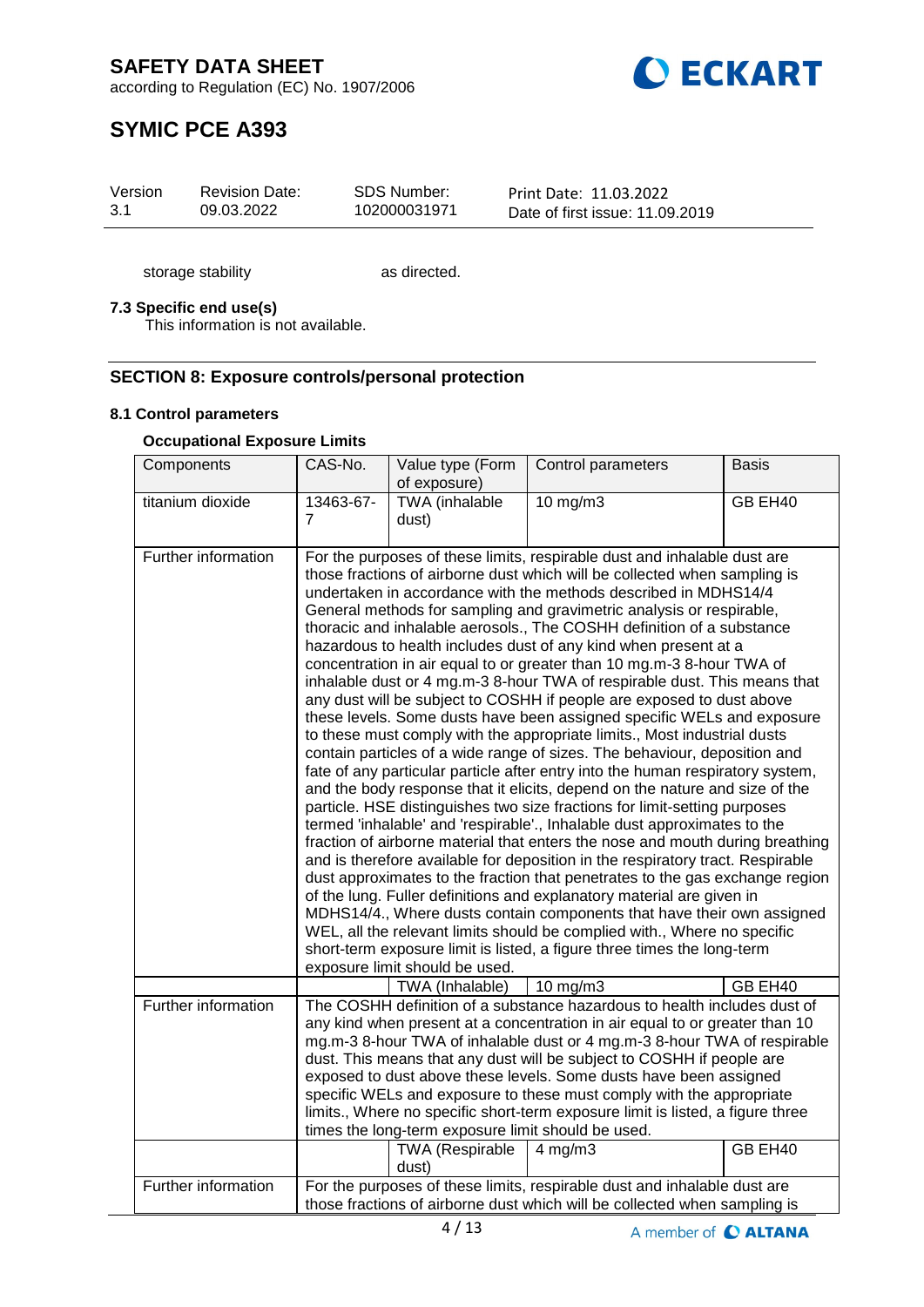according to Regulation (EC) No. 1907/2006



# **SYMIC PCE A393**

| Version<br>3.1 | <b>Revision Date:</b><br>09.03.2022  |                                                                                                                                                                                                                                                                                                                                                                                                                                                                                                                                                                                                                                                                                                                                                                                                                                                                                                                                                                                                                                                                                                                                                                                                                                                                                                                                                                                                                                                                                                                                                                                                                                                                                | SDS Number:<br>102000031971                        | Print Date: 11.03.2022<br>Date of first issue: 11.09.2019                                                                                                                                                                                                                                                                                                                                                                                                                                                                                   |            |
|----------------|--------------------------------------|--------------------------------------------------------------------------------------------------------------------------------------------------------------------------------------------------------------------------------------------------------------------------------------------------------------------------------------------------------------------------------------------------------------------------------------------------------------------------------------------------------------------------------------------------------------------------------------------------------------------------------------------------------------------------------------------------------------------------------------------------------------------------------------------------------------------------------------------------------------------------------------------------------------------------------------------------------------------------------------------------------------------------------------------------------------------------------------------------------------------------------------------------------------------------------------------------------------------------------------------------------------------------------------------------------------------------------------------------------------------------------------------------------------------------------------------------------------------------------------------------------------------------------------------------------------------------------------------------------------------------------------------------------------------------------|----------------------------------------------------|---------------------------------------------------------------------------------------------------------------------------------------------------------------------------------------------------------------------------------------------------------------------------------------------------------------------------------------------------------------------------------------------------------------------------------------------------------------------------------------------------------------------------------------------|------------|
|                |                                      |                                                                                                                                                                                                                                                                                                                                                                                                                                                                                                                                                                                                                                                                                                                                                                                                                                                                                                                                                                                                                                                                                                                                                                                                                                                                                                                                                                                                                                                                                                                                                                                                                                                                                |                                                    |                                                                                                                                                                                                                                                                                                                                                                                                                                                                                                                                             |            |
|                |                                      | undertaken in accordance with the methods described in MDHS14/4<br>General methods for sampling and gravimetric analysis or respirable,<br>thoracic and inhalable aerosols., The COSHH definition of a substance<br>hazardous to health includes dust of any kind when present at a<br>concentration in air equal to or greater than 10 mg.m-3 8-hour TWA of<br>inhalable dust or 4 mg.m-3 8-hour TWA of respirable dust. This means that<br>any dust will be subject to COSHH if people are exposed to dust above<br>these levels. Some dusts have been assigned specific WELs and exposure<br>to these must comply with the appropriate limits., Most industrial dusts<br>contain particles of a wide range of sizes. The behaviour, deposition and<br>fate of any particular particle after entry into the human respiratory system,<br>and the body response that it elicits, depend on the nature and size of the<br>particle. HSE distinguishes two size fractions for limit-setting purposes<br>termed 'inhalable' and 'respirable'., Inhalable dust approximates to the<br>fraction of airborne material that enters the nose and mouth during breathing<br>and is therefore available for deposition in the respiratory tract. Respirable<br>dust approximates to the fraction that penetrates to the gas exchange region<br>of the lung. Fuller definitions and explanatory material are given in<br>MDHS14/4., Where dusts contain components that have their own assigned<br>WEL, all the relevant limits should be complied with., Where no specific<br>short-term exposure limit is listed, a figure three times the long-term<br>exposure limit should be used. |                                                    |                                                                                                                                                                                                                                                                                                                                                                                                                                                                                                                                             |            |
|                |                                      |                                                                                                                                                                                                                                                                                                                                                                                                                                                                                                                                                                                                                                                                                                                                                                                                                                                                                                                                                                                                                                                                                                                                                                                                                                                                                                                                                                                                                                                                                                                                                                                                                                                                                | TWA (Respirable                                    | $4$ mg/m $3$                                                                                                                                                                                                                                                                                                                                                                                                                                                                                                                                | GB EH40    |
|                | Further information                  | fraction)<br>The COSHH definition of a substance hazardous to health includes dust of<br>any kind when present at a concentration in air equal to or greater than 10<br>mg.m-3 8-hour TWA of inhalable dust or 4 mg.m-3 8-hour TWA of respirable<br>dust. This means that any dust will be subject to COSHH if people are<br>exposed to dust above these levels. Some dusts have been assigned<br>specific WELs and exposure to these must comply with the appropriate<br>limits., Where no specific short-term exposure limit is listed, a figure three<br>times the long-term exposure limit should be used.                                                                                                                                                                                                                                                                                                                                                                                                                                                                                                                                                                                                                                                                                                                                                                                                                                                                                                                                                                                                                                                                 |                                                    |                                                                                                                                                                                                                                                                                                                                                                                                                                                                                                                                             |            |
| 3])            | Fluorphlogopite<br>(Mg3K[AlF2O(SiO3) | 12003-38-<br>$\overline{2}$                                                                                                                                                                                                                                                                                                                                                                                                                                                                                                                                                                                                                                                                                                                                                                                                                                                                                                                                                                                                                                                                                                                                                                                                                                                                                                                                                                                                                                                                                                                                                                                                                                                    | <b>TWA</b>                                         | $2.5$ mg/m $3$<br>(Fluorine)                                                                                                                                                                                                                                                                                                                                                                                                                                                                                                                | 2000/39/EC |
|                | Further information                  | Indicative                                                                                                                                                                                                                                                                                                                                                                                                                                                                                                                                                                                                                                                                                                                                                                                                                                                                                                                                                                                                                                                                                                                                                                                                                                                                                                                                                                                                                                                                                                                                                                                                                                                                     |                                                    |                                                                                                                                                                                                                                                                                                                                                                                                                                                                                                                                             |            |
|                | diiron trioxide                      | 1309-37-1                                                                                                                                                                                                                                                                                                                                                                                                                                                                                                                                                                                                                                                                                                                                                                                                                                                                                                                                                                                                                                                                                                                                                                                                                                                                                                                                                                                                                                                                                                                                                                                                                                                                      | TWA (Inhalable)                                    | $10$ mg/m $3$                                                                                                                                                                                                                                                                                                                                                                                                                                                                                                                               | GB EH40    |
|                | Further information                  |                                                                                                                                                                                                                                                                                                                                                                                                                                                                                                                                                                                                                                                                                                                                                                                                                                                                                                                                                                                                                                                                                                                                                                                                                                                                                                                                                                                                                                                                                                                                                                                                                                                                                | times the long-term exposure limit should be used. | The COSHH definition of a substance hazardous to health includes dust of<br>any kind when present at a concentration in air equal to or greater than 10<br>mg.m-3 8-hour TWA of inhalable dust or 4 mg.m-3 8-hour TWA of respirable<br>dust. This means that any dust will be subject to COSHH if people are<br>exposed to dust above these levels. Some dusts have been assigned<br>specific WELs and exposure to these must comply with the appropriate<br>limits., Where no specific short-term exposure limit is listed, a figure three |            |
|                |                                      |                                                                                                                                                                                                                                                                                                                                                                                                                                                                                                                                                                                                                                                                                                                                                                                                                                                                                                                                                                                                                                                                                                                                                                                                                                                                                                                                                                                                                                                                                                                                                                                                                                                                                | TWA (Respirable<br>fraction)                       | $4$ mg/m $3$                                                                                                                                                                                                                                                                                                                                                                                                                                                                                                                                | GB EH40    |
|                | Further information                  | The COSHH definition of a substance hazardous to health includes dust of<br>any kind when present at a concentration in air equal to or greater than 10<br>mg.m-3 8-hour TWA of inhalable dust or 4 mg.m-3 8-hour TWA of respirable<br>dust. This means that any dust will be subject to COSHH if people are                                                                                                                                                                                                                                                                                                                                                                                                                                                                                                                                                                                                                                                                                                                                                                                                                                                                                                                                                                                                                                                                                                                                                                                                                                                                                                                                                                   |                                                    |                                                                                                                                                                                                                                                                                                                                                                                                                                                                                                                                             |            |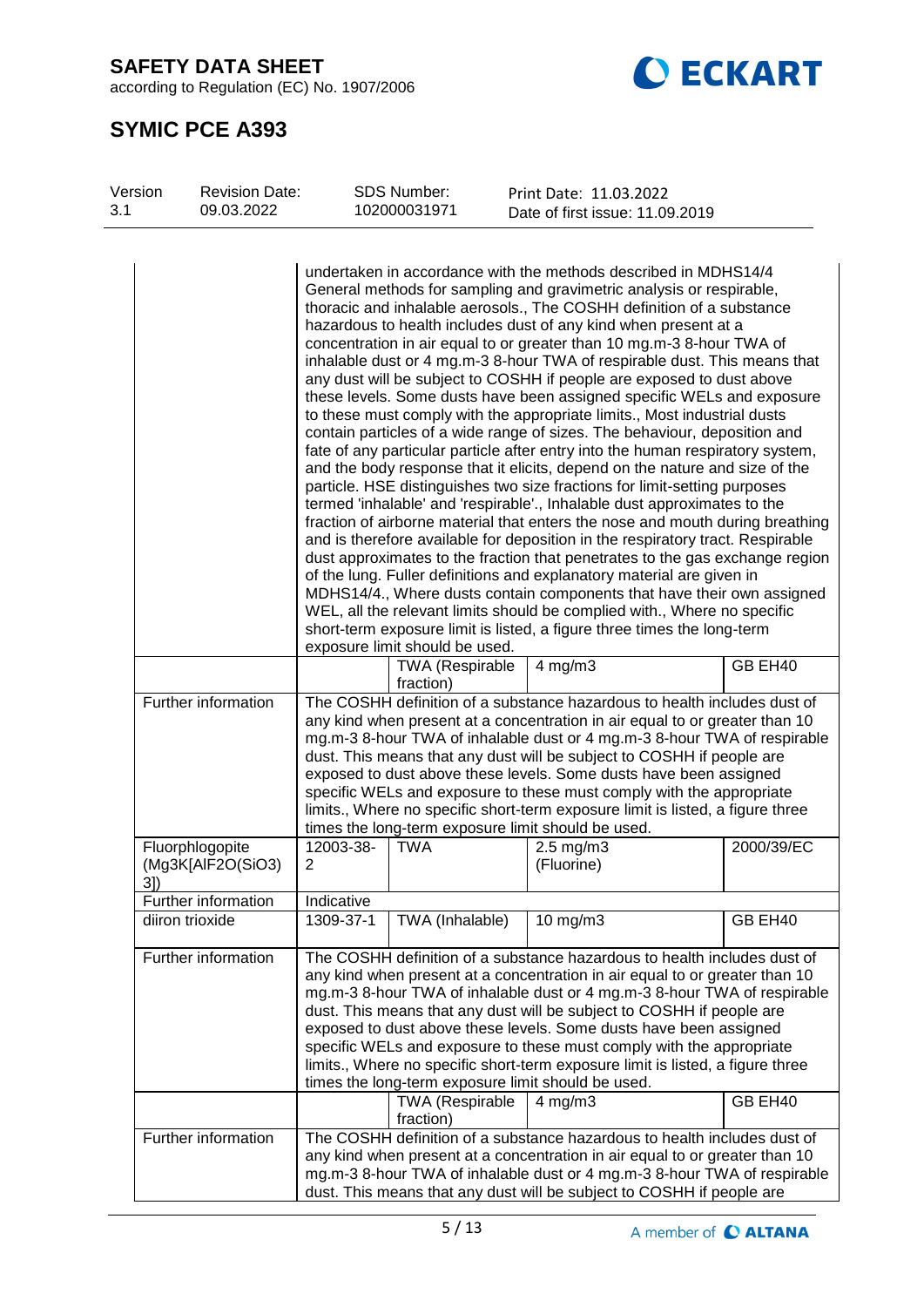according to Regulation (EC) No. 1907/2006



# **SYMIC PCE A393**

| Version | <b>Revision Date:</b>                                                     | SDS Number:                                                                                                                                              |                        | Print Date: 11.03.2022                                                         |         |  |  |
|---------|---------------------------------------------------------------------------|----------------------------------------------------------------------------------------------------------------------------------------------------------|------------------------|--------------------------------------------------------------------------------|---------|--|--|
| 3.1     | 09.03.2022                                                                | 102000031971                                                                                                                                             |                        | Date of first issue: 11.09.2019                                                |         |  |  |
|         |                                                                           |                                                                                                                                                          |                        |                                                                                |         |  |  |
|         |                                                                           |                                                                                                                                                          |                        |                                                                                |         |  |  |
|         |                                                                           |                                                                                                                                                          |                        | exposed to dust above these levels. Some dusts have been assigned              |         |  |  |
|         |                                                                           |                                                                                                                                                          |                        | specific WELs and exposure to these must comply with the appropriate           |         |  |  |
|         |                                                                           |                                                                                                                                                          |                        |                                                                                |         |  |  |
|         |                                                                           |                                                                                                                                                          |                        | limits., Where no specific short-term exposure limit is listed, a figure three |         |  |  |
|         |                                                                           |                                                                                                                                                          |                        | times the long-term exposure limit should be used.                             |         |  |  |
|         |                                                                           |                                                                                                                                                          | TWA (inhalable         | 10 mg/m $3$                                                                    | GB EH40 |  |  |
|         |                                                                           | dust)                                                                                                                                                    |                        |                                                                                |         |  |  |
|         | Further information                                                       |                                                                                                                                                          |                        | For the purposes of these limits, respirable dust and inhalable dust are       |         |  |  |
|         |                                                                           |                                                                                                                                                          |                        | those fractions of airborne dust which will be collected when sampling is      |         |  |  |
|         |                                                                           |                                                                                                                                                          |                        | undertaken in accordance with the methods described in MDHS14/4                |         |  |  |
|         |                                                                           |                                                                                                                                                          |                        | General methods for sampling and gravimetric analysis or respirable,           |         |  |  |
|         |                                                                           |                                                                                                                                                          |                        | thoracic and inhalable aerosols., The COSHH definition of a substance          |         |  |  |
|         |                                                                           |                                                                                                                                                          |                        | hazardous to health includes dust of any kind when present at a                |         |  |  |
|         |                                                                           |                                                                                                                                                          |                        | concentration in air equal to or greater than 10 mg.m-3 8-hour TWA of          |         |  |  |
|         |                                                                           |                                                                                                                                                          |                        | inhalable dust or 4 mg.m-3 8-hour TWA of respirable dust. This means that      |         |  |  |
|         |                                                                           |                                                                                                                                                          |                        | any dust will be subject to COSHH if people are exposed to dust above          |         |  |  |
|         |                                                                           |                                                                                                                                                          |                        | these levels. Some dusts have been assigned specific WELs and exposure         |         |  |  |
|         |                                                                           |                                                                                                                                                          |                        | to these must comply with the appropriate limits., Most industrial dusts       |         |  |  |
|         |                                                                           |                                                                                                                                                          |                        | contain particles of a wide range of sizes. The behaviour, deposition and      |         |  |  |
|         |                                                                           |                                                                                                                                                          |                        | fate of any particular particle after entry into the human respiratory system, |         |  |  |
|         |                                                                           |                                                                                                                                                          |                        |                                                                                |         |  |  |
|         |                                                                           | and the body response that it elicits, depend on the nature and size of the<br>particle. HSE distinguishes two size fractions for limit-setting purposes |                        |                                                                                |         |  |  |
|         |                                                                           | termed 'inhalable' and 'respirable'., Inhalable dust approximates to the                                                                                 |                        |                                                                                |         |  |  |
|         |                                                                           | fraction of airborne material that enters the nose and mouth during breathing                                                                            |                        |                                                                                |         |  |  |
|         |                                                                           |                                                                                                                                                          |                        | and is therefore available for deposition in the respiratory tract. Respirable |         |  |  |
|         |                                                                           |                                                                                                                                                          |                        | dust approximates to the fraction that penetrates to the gas exchange region   |         |  |  |
|         |                                                                           |                                                                                                                                                          |                        |                                                                                |         |  |  |
|         |                                                                           | of the lung. Fuller definitions and explanatory material are given in<br>MDHS14/4., Where dusts contain components that have their own assigned          |                        |                                                                                |         |  |  |
|         |                                                                           |                                                                                                                                                          |                        |                                                                                |         |  |  |
|         |                                                                           | WEL, all the relevant limits should be complied with., Where no specific                                                                                 |                        |                                                                                |         |  |  |
|         |                                                                           | short-term exposure limit is listed, a figure three times the long-term                                                                                  |                        |                                                                                |         |  |  |
|         |                                                                           | exposure limit should be used.                                                                                                                           |                        |                                                                                |         |  |  |
|         |                                                                           |                                                                                                                                                          | <b>TWA (Respirable</b> | $4$ mg/m $3$                                                                   | GB EH40 |  |  |
|         |                                                                           | dust)                                                                                                                                                    |                        |                                                                                |         |  |  |
|         | Further information                                                       |                                                                                                                                                          |                        | For the purposes of these limits, respirable dust and inhalable dust are       |         |  |  |
|         |                                                                           |                                                                                                                                                          |                        | those fractions of airborne dust which will be collected when sampling is      |         |  |  |
|         |                                                                           |                                                                                                                                                          |                        | undertaken in accordance with the methods described in MDHS14/4                |         |  |  |
|         |                                                                           |                                                                                                                                                          |                        | General methods for sampling and gravimetric analysis or respirable,           |         |  |  |
|         |                                                                           |                                                                                                                                                          |                        | thoracic and inhalable aerosols., The COSHH definition of a substance          |         |  |  |
|         |                                                                           |                                                                                                                                                          |                        | hazardous to health includes dust of any kind when present at a                |         |  |  |
|         |                                                                           |                                                                                                                                                          |                        | concentration in air equal to or greater than 10 mg.m-3 8-hour TWA of          |         |  |  |
|         |                                                                           |                                                                                                                                                          |                        | inhalable dust or 4 mg.m-3 8-hour TWA of respirable dust. This means that      |         |  |  |
|         |                                                                           |                                                                                                                                                          |                        | any dust will be subject to COSHH if people are exposed to dust above          |         |  |  |
|         | these levels. Some dusts have been assigned specific WELs and exposure    |                                                                                                                                                          |                        |                                                                                |         |  |  |
|         | to these must comply with the appropriate limits., Most industrial dusts  |                                                                                                                                                          |                        |                                                                                |         |  |  |
|         | contain particles of a wide range of sizes. The behaviour, deposition and |                                                                                                                                                          |                        |                                                                                |         |  |  |
|         |                                                                           |                                                                                                                                                          |                        | fate of any particular particle after entry into the human respiratory system, |         |  |  |
|         |                                                                           |                                                                                                                                                          |                        | and the body response that it elicits, depend on the nature and size of the    |         |  |  |
|         |                                                                           |                                                                                                                                                          |                        | particle. HSE distinguishes two size fractions for limit-setting purposes      |         |  |  |
|         |                                                                           |                                                                                                                                                          |                        | termed 'inhalable' and 'respirable'., Inhalable dust approximates to the       |         |  |  |
|         |                                                                           |                                                                                                                                                          |                        | fraction of airborne material that enters the nose and mouth during breathing  |         |  |  |
|         |                                                                           |                                                                                                                                                          |                        | and is therefore available for deposition in the respiratory tract. Respirable |         |  |  |
|         |                                                                           |                                                                                                                                                          |                        | dust approximates to the fraction that penetrates to the gas exchange region   |         |  |  |
|         |                                                                           |                                                                                                                                                          |                        | of the lung. Fuller definitions and explanatory material are given in          |         |  |  |
|         |                                                                           |                                                                                                                                                          |                        |                                                                                |         |  |  |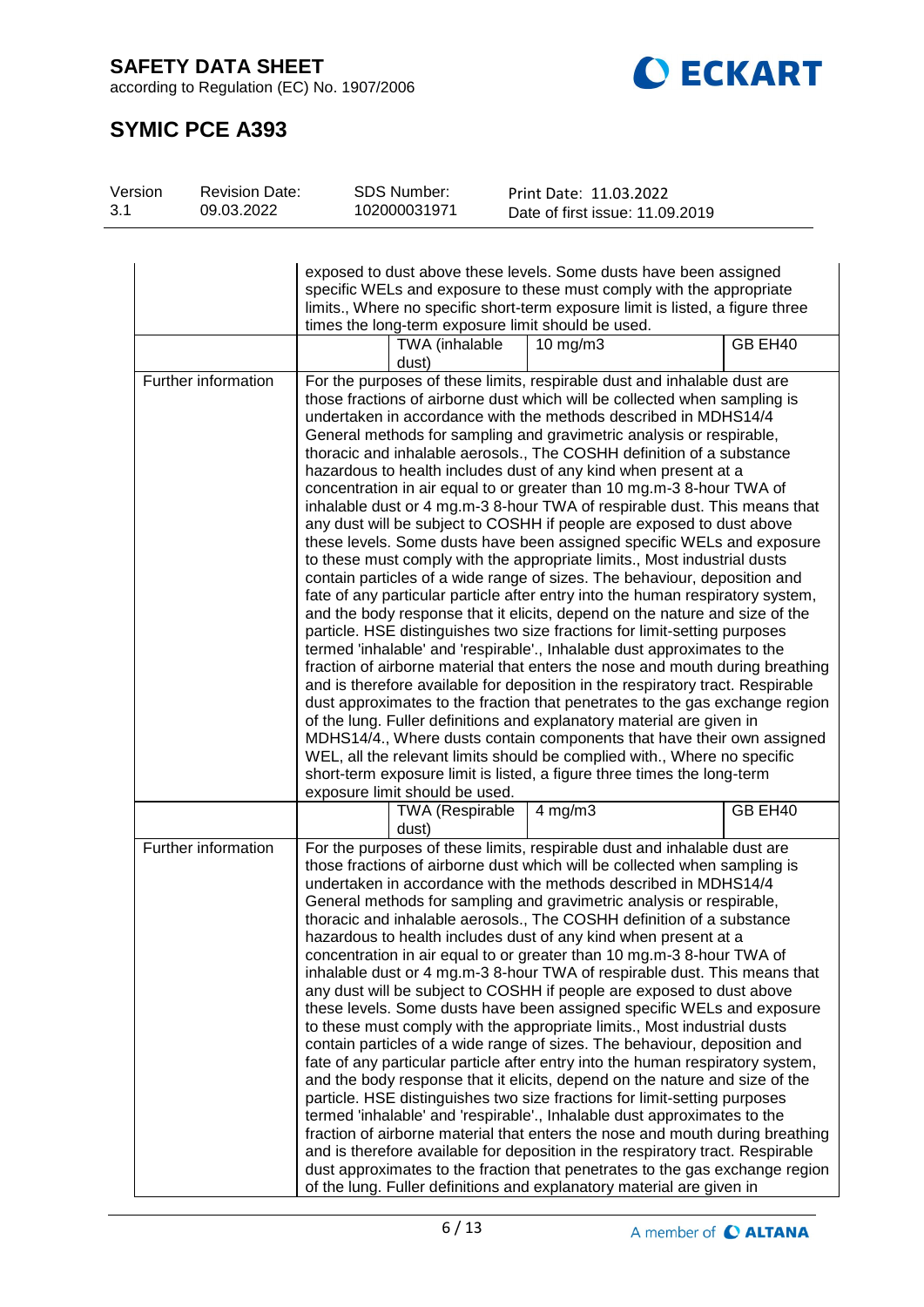

# **SYMIC PCE A393**

| Version | <b>Revision Date:</b> | SDS Number:  | Print Date: 11.03.2022          |
|---------|-----------------------|--------------|---------------------------------|
| 3.1     | 09.03.2022            | 102000031971 | Date of first issue: 11.09.2019 |

MDHS14/4., Where dusts contain components that have their own assigned WEL, all the relevant limits should be complied with., Where no specific short-term exposure limit is listed, a figure three times the long-term exposure limit should be used.

# **Derived No Effect Level (DNEL) according to Regulation (EC) No. 1907/2006:**

| Substance name                         | End Use   | Exposure routes | Potential health              | Value      |
|----------------------------------------|-----------|-----------------|-------------------------------|------------|
|                                        |           |                 | effects                       |            |
| Fluorphlogopite<br>(Mq3K[AlF2O(SiO3)3] | Consumers | Ingestion       | Long-term systemic<br>effects | 62.5 mg/kg |

#### **8.2 Exposure controls**

#### **Personal protective equipment**

| Eye protection           | : Safety glasses                                                   |
|--------------------------|--------------------------------------------------------------------|
| Skin and body protection | : Protective suit                                                  |
| Respiratory protection   | No personal respiratory protective equipment normally<br>required. |

# **SECTION 9: Physical and chemical properties**

#### **9.1 Information on basic physical and chemical properties**

| Appearance                  | : powder                                      |
|-----------------------------|-----------------------------------------------|
| Colour                      | : gold                                        |
| Odour                       | : characteristic                              |
| <b>Odour Threshold</b>      | : No data available                           |
| рH                          | : substance/mixture is non-soluble (in water) |
| Freezing point              | : No data available                           |
| Boiling point/boiling range | : No data available                           |
| Flash point                 | : No data available                           |
| Evaporation rate            | : No data available                           |
| Flammability (solid, gas)   | : Will not burn                               |
| Self-ignition               | : No data available                           |
| Auto-ignition temperature   | : No data available                           |
| Smoldering temperature      | : No data available                           |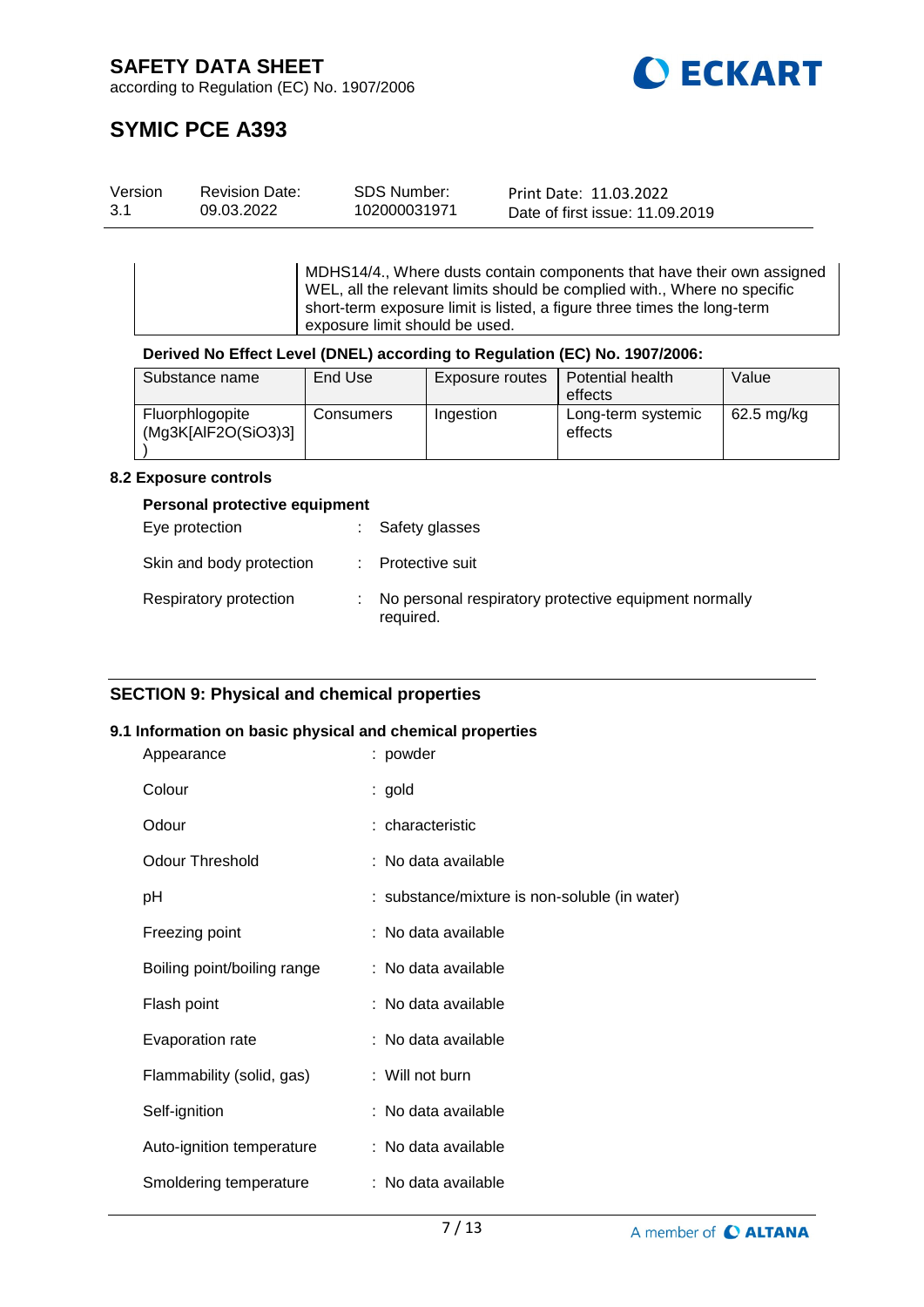according to Regulation (EC) No. 1907/2006



# **SYMIC PCE A393**

| Version<br>3.1 | <b>Revision Date:</b><br>09.03.2022                 | <b>SDS Number:</b><br>102000031971 | Print Date: 11.03.2022<br>Date of first issue: 11.09.2019 |
|----------------|-----------------------------------------------------|------------------------------------|-----------------------------------------------------------|
|                |                                                     |                                    |                                                           |
|                | Decomposition temperature                           | : No data available                |                                                           |
|                | <b>Explosive properties</b>                         | : No data available                |                                                           |
|                | Oxidizing properties                                | : No data available                |                                                           |
|                | Upper explosion limit / Upper<br>flammability limit | : No data available                |                                                           |
|                | Lower explosion limit / Lower<br>flammability limit | : No data available                |                                                           |
|                | Vapour pressure                                     | : No data available                |                                                           |
|                | Relative vapour density                             | : No data available                |                                                           |
|                | Relative density                                    | : No data available                |                                                           |
|                | Density                                             | : No data available                |                                                           |
|                | <b>Bulk density</b>                                 | : No data available                |                                                           |
|                | Solubility(ies)<br>Water solubility                 | : insoluble                        |                                                           |
|                | Solubility in other solvents                        | : No data available                |                                                           |
|                | Partition coefficient: n-<br>octanol/water          | : No data available                |                                                           |
|                | Decomposition temperature                           | : No data available                |                                                           |
|                | Viscosity, dynamic                                  | : No data available                |                                                           |
|                | Viscosity, kinematic                                | : No data available                |                                                           |
|                | Flow time                                           | : No data available                |                                                           |
|                |                                                     |                                    |                                                           |

# **9.2 Other information**

No data available

# **SECTION 10: Stability and reactivity**

# **10.1 Reactivity**

No decomposition if stored and applied as directed.

### **10.2 Chemical stability**

No decomposition if stored and applied as directed.

# **10.3 Possibility of hazardous reactions**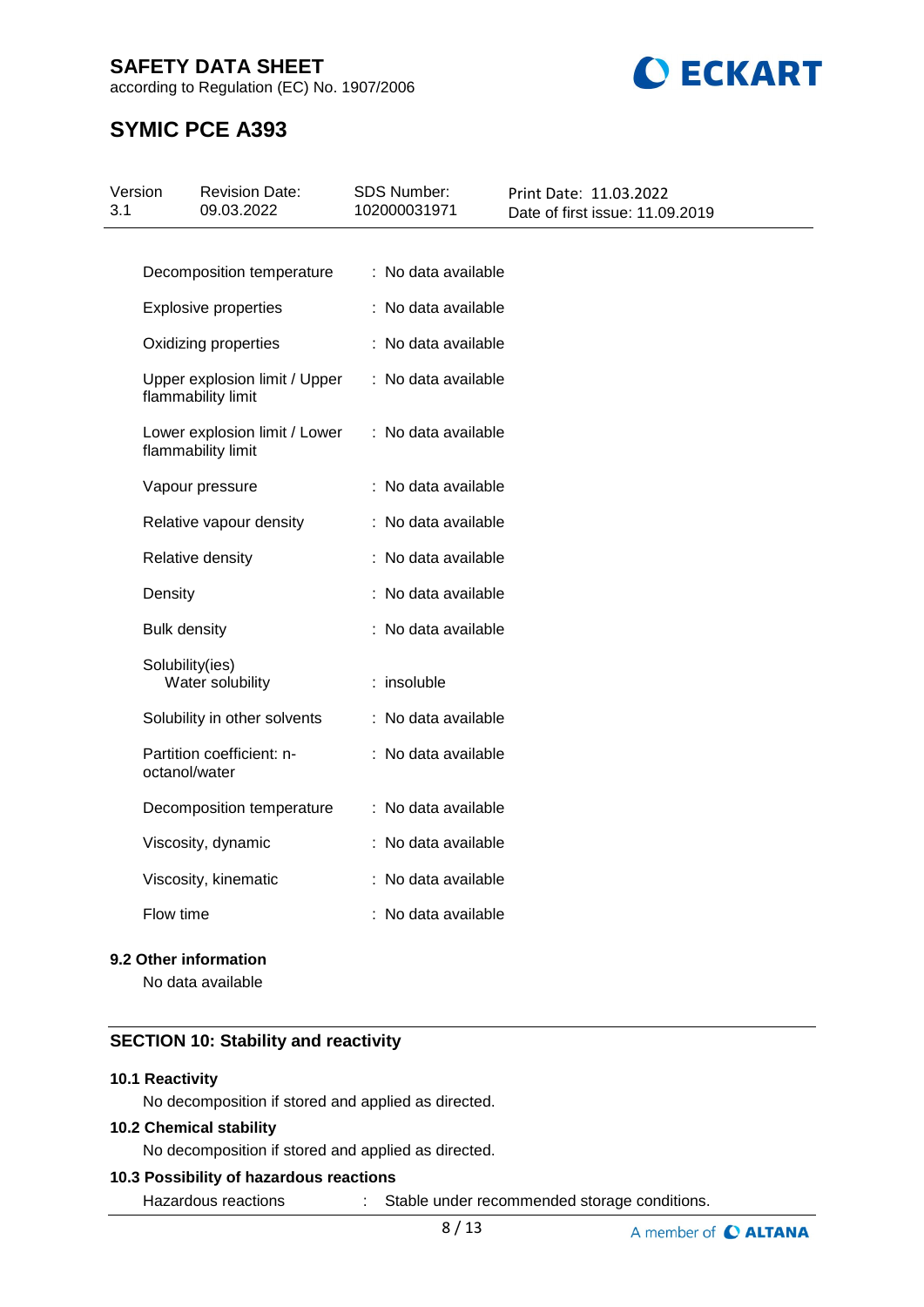

according to Regulation (EC) No. 1907/2006

# **SYMIC PCE A393**

| Version<br>3.1 |     | <b>Revision Date:</b><br>09.03.2022                                                | <b>SDS Number:</b><br>102000031971 | Print Date: 11.03.2022<br>Date of first issue: 11.09.2019 |                      |
|----------------|-----|------------------------------------------------------------------------------------|------------------------------------|-----------------------------------------------------------|----------------------|
|                |     |                                                                                    |                                    |                                                           |                      |
|                |     |                                                                                    |                                    | No hazards to be specially mentioned.                     |                      |
|                |     | <b>10.4 Conditions to avoid</b>                                                    |                                    |                                                           |                      |
|                |     | Conditions to avoid                                                                | No data available                  |                                                           |                      |
|                |     | 10.5 Incompatible materials                                                        |                                    |                                                           |                      |
|                |     | 10.6 Hazardous decomposition products                                              |                                    |                                                           |                      |
|                | air | Contact with water or humid                                                        |                                    | : This information is not available.                      |                      |
|                |     | Thermal decomposition                                                              |                                    | : This information is not available.                      |                      |
|                |     |                                                                                    |                                    |                                                           |                      |
|                |     | <b>SECTION 11: Toxicological information</b>                                       |                                    |                                                           |                      |
|                |     | 11.1 Information on toxicological effects                                          |                                    |                                                           |                      |
|                |     | <b>Acute toxicity</b>                                                              |                                    |                                                           |                      |
|                |     | Not classified based on available information.                                     |                                    |                                                           |                      |
|                |     | <b>Skin corrosion/irritation</b><br>Not classified based on available information. |                                    |                                                           |                      |
|                |     | Serious eye damage/eye irritation                                                  |                                    |                                                           |                      |
|                |     | Not classified based on available information.                                     |                                    |                                                           |                      |
|                |     | Respiratory or skin sensitisation                                                  |                                    |                                                           |                      |
|                |     | <b>Skin sensitisation</b><br>Not classified based on available information.        |                                    |                                                           |                      |
|                |     | <b>Respiratory sensitisation</b>                                                   |                                    |                                                           |                      |
|                |     | Not classified based on available information.                                     |                                    |                                                           |                      |
|                |     | <b>Germ cell mutagenicity</b><br>Not classified based on available information.    |                                    |                                                           |                      |
|                |     | Carcinogenicity                                                                    |                                    |                                                           |                      |
|                |     | Not classified based on available information.                                     |                                    |                                                           |                      |
|                |     | <b>Reproductive toxicity</b><br>Not classified based on available information.     |                                    |                                                           |                      |
|                |     | <b>STOT - single exposure</b>                                                      |                                    |                                                           |                      |
|                |     | Not classified based on available information.                                     |                                    |                                                           |                      |
|                |     | <b>STOT - repeated exposure</b>                                                    |                                    |                                                           |                      |
|                |     | Not classified based on available information.                                     |                                    |                                                           |                      |
|                |     | <b>Aspiration toxicity</b>                                                         |                                    |                                                           |                      |
|                |     | Not classified based on available information.                                     |                                    |                                                           |                      |
|                |     |                                                                                    | 9/13                               |                                                           | A member of C ALTANA |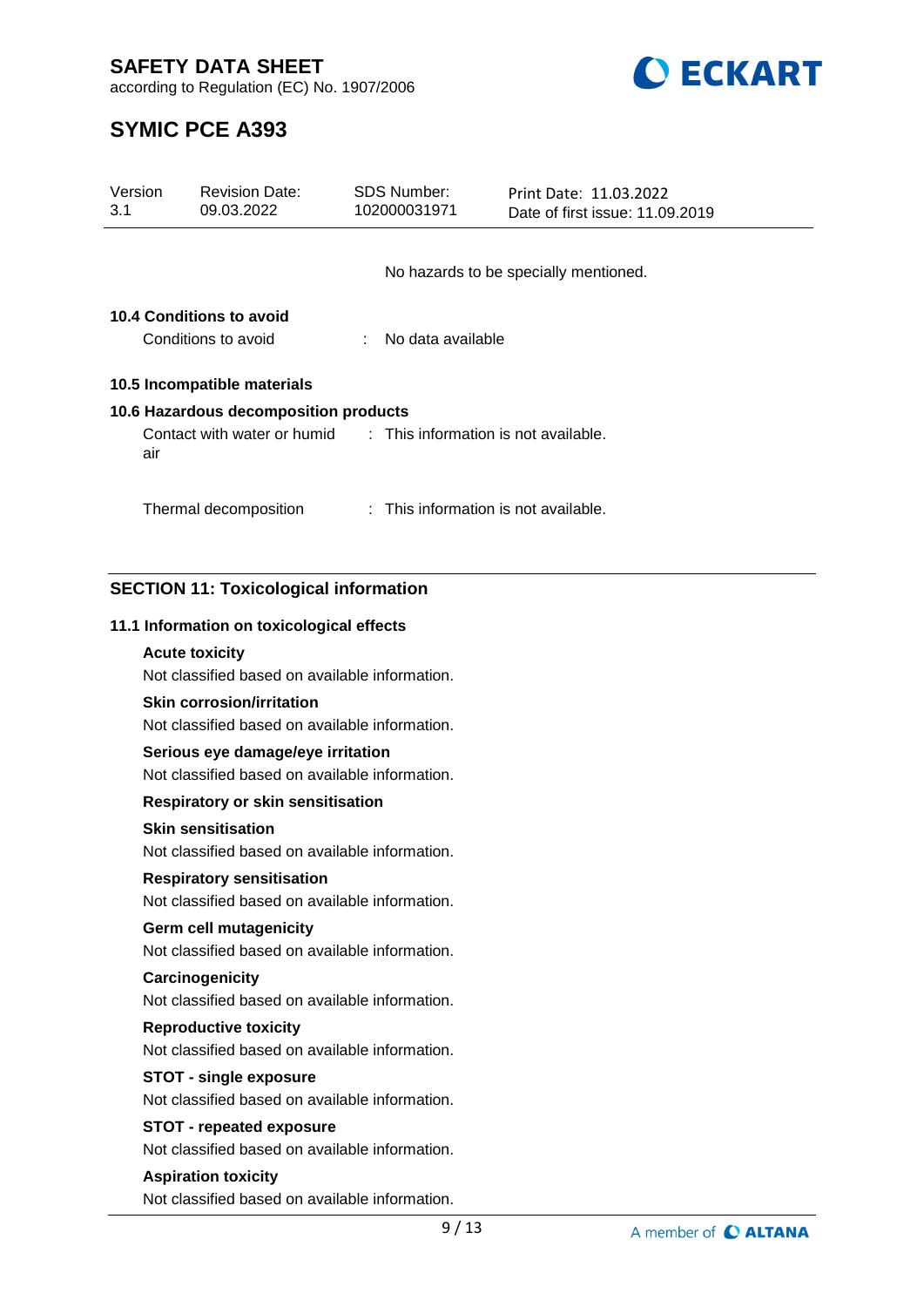

# **SYMIC PCE A393**

| Version | <b>Revision Date:</b> | SDS Number:  | Print Date: 11.03.2022          |
|---------|-----------------------|--------------|---------------------------------|
| 3.1     | 09.03.2022            | 102000031971 | Date of first issue: 11.09.2019 |

### **Further information**

**Product:**

Remarks: No data available

# **SECTION 12: Ecological information**

#### **12.1 Toxicity**

No data available

**12.2 Persistence and degradability**

No data available

# **12.3 Bioaccumulative potential**

No data available

# **12.4 Mobility in soil**

No data available

### **12.5 Results of PBT and vPvB assessment**

# **Product:**

Assessment : This substance/mixture contains no components considered to be either persistent, bioaccumulative and toxic (PBT), or very persistent and very bioaccumulative (vPvB) at levels of 0.1% or higher..

# **12.6 Other adverse effects**

#### **Product:**

Additional ecological information : No data available

# **Components:**

# **Fluorphlogopite (Mg3K[AlF2O(SiO3)3]):**

Additional ecological information : No data available

# **SECTION 13: Disposal considerations**

### **13.1 Waste treatment methods**

Contaminated packaging : Empty containers should be taken to an approved waste handling site for recycling or disposal.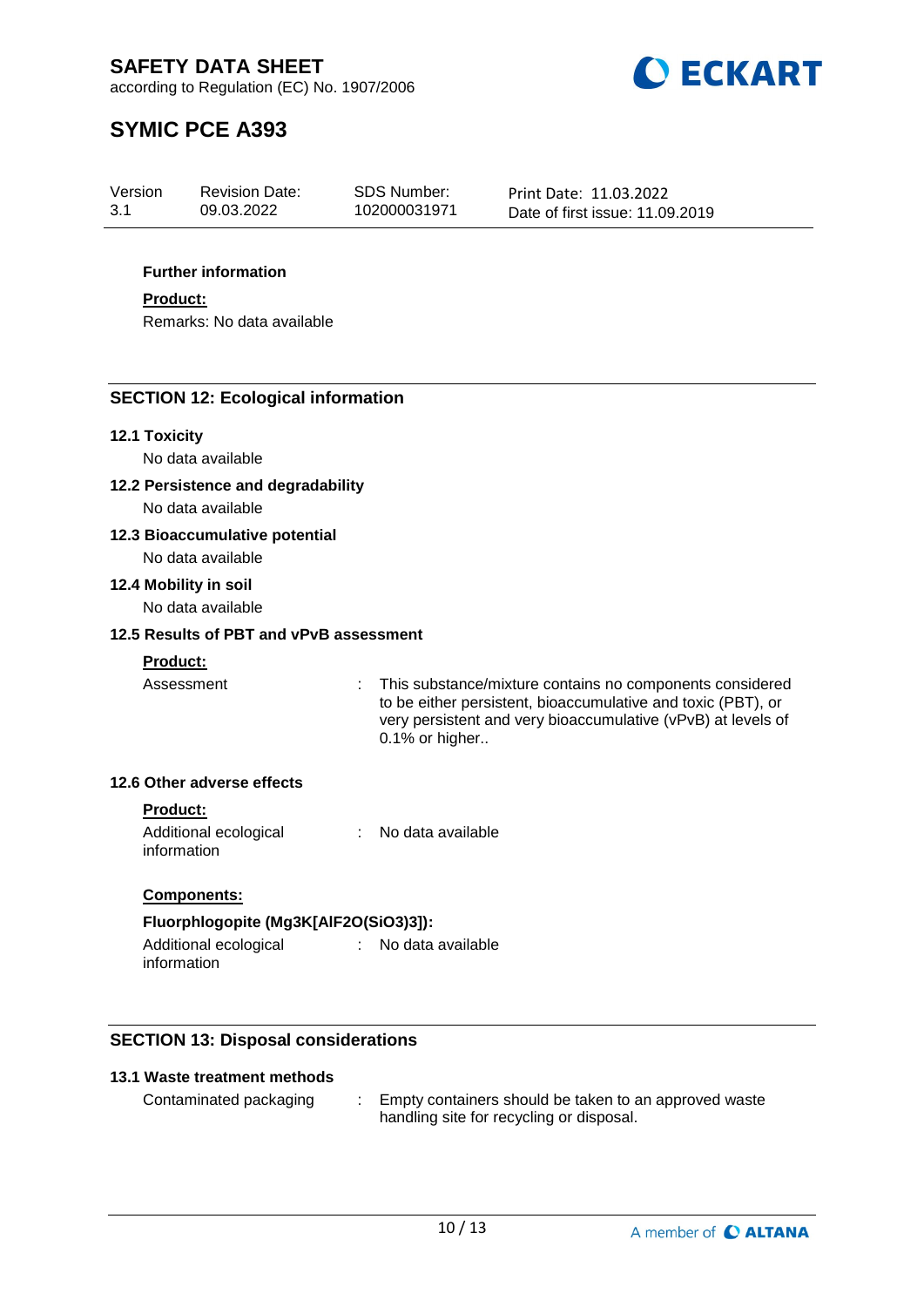

# **SYMIC PCE A393**

| Version | <b>Revision Date:</b> | SDS Number:  | Print Date: 11.03.2022          |
|---------|-----------------------|--------------|---------------------------------|
| 3.1     | 09.03.2022            | 102000031971 | Date of first issue: 11.09.2019 |

# **SECTION 14: Transport information**

# **14.1 UN number**

Not regulated as a dangerous good

# **14.2 UN proper shipping name**

Not regulated as a dangerous good

#### **14.3 Transport hazard class(es)**

Not regulated as a dangerous good

#### **14.4 Packing group**

Not regulated as a dangerous good

#### **14.5 Environmental hazards**

Not regulated as a dangerous good

# **14.6 Special precautions for user**

Remarks : Not classified as dangerous in the meaning of transport regulations.

# **14.7 Transport in bulk according to Annex II of Marpol and the IBC Code**

Not applicable for product as supplied.

# **SECTION 15: Regulatory information**

#### **15.1 Safety, health and environmental regulations/legislation specific for the substance or mixture**

| REACH - Candidate List of Substances of Very High<br>Concern for Authorisation (Article 59).                                                         |   | Not applicable |
|------------------------------------------------------------------------------------------------------------------------------------------------------|---|----------------|
| Regulation (EC) No 1005/2009 on substances that<br>deplete the ozone layer                                                                           |   | Not applicable |
| Regulation (EU) 2019/1021 on persistent organic<br>pollutants (recast)                                                                               |   | Not applicable |
| UK REACH List of substances subject to authorisation<br>(Annex XIV)                                                                                  | ÷ | Not applicable |
| REACH - Restrictions on the manufacture, placing on<br>the market and use of certain dangerous substances,<br>preparations and articles (Annex XVII) |   | Not applicable |

# **15.2 Chemical safety assessment**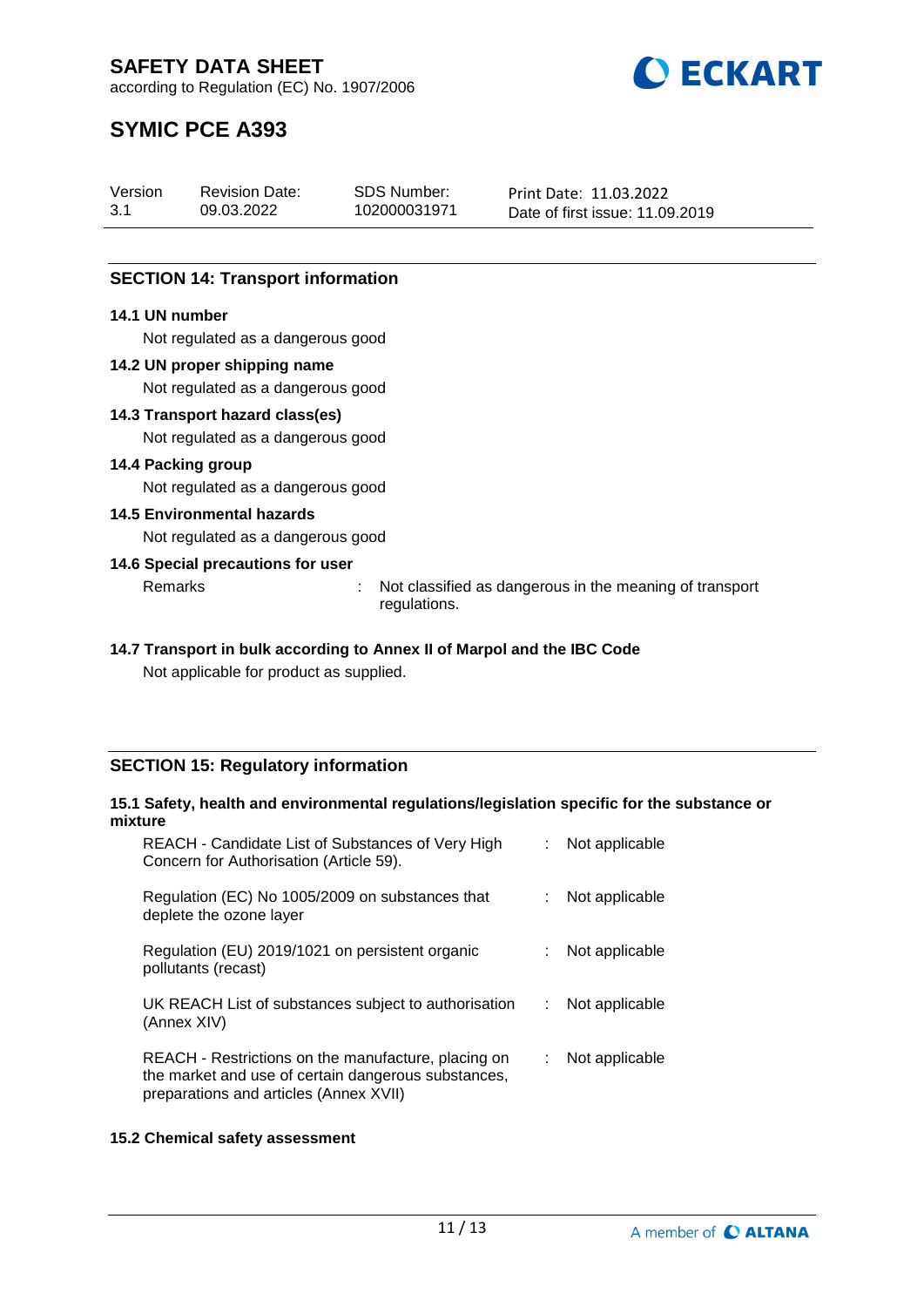

# **SYMIC PCE A393**

| Version | <b>Revision Date:</b> | <b>SDS Number:</b> | Print Date: 11.03.2022          |
|---------|-----------------------|--------------------|---------------------------------|
| 3.1     | 09.03.2022            | 102000031971       | Date of first issue: 11.09.2019 |

# **SECTION 16: Other information**

#### **Full text of other abbreviations**

| 2000/39/EC       | Europe. Commission Directive 2000/39/EC establishing a first |
|------------------|--------------------------------------------------------------|
|                  | list of indicative occupational exposure limit values        |
| GB EH40          | : UK. EH40 WEL - Workplace Exposure Limits                   |
| 2000/39/EC / TWA | : Limit Value - eight hours                                  |
| GB EH40 / TWA    | : Long-term exposure limit (8-hour TWA reference period)     |

ADN - European Agreement concerning the International Carriage of Dangerous Goods by Inland Waterways; ADR - European Agreement concerning the International Carriage of Dangerous Goods by Road; AIIC - Australian Inventory of Industrial Chemicals; ASTM - American Society for the Testing of Materials; bw - Body weight; CLP - Classification Labelling Packaging Regulation; Regulation (EC) No 1272/2008; CMR - Carcinogen, Mutagen or Reproductive Toxicant; DIN - Standard of the German Institute for Standardisation; DSL - Domestic Substances List (Canada); ECHA - European Chemicals Agency; EC-Number - European Community number; ECx - Concentration associated with x% response; ELx - Loading rate associated with x% response; EmS - Emergency Schedule; ENCS - Existing and New Chemical Substances (Japan); ErCx - Concentration associated with x% growth rate response; GHS - Globally Harmonized System; GLP - Good Laboratory Practice; IARC - International Agency for Research on Cancer; IATA - International Air Transport Association; IBC - International Code for the Construction and Equipment of Ships carrying Dangerous Chemicals in Bulk; IC50 - Half maximal inhibitory concentration; ICAO - International Civil Aviation Organization; IECSC - Inventory of Existing Chemical Substances in China; IMDG - International Maritime Dangerous Goods; IMO - International Maritime Organization; ISHL - Industrial Safety and Health Law (Japan); ISO - International Organisation for Standardization; KECI - Korea Existing Chemicals Inventory; LC50 - Lethal Concentration to 50 % of a test population; LD50 - Lethal Dose to 50% of a test population (Median Lethal Dose); MARPOL - International Convention for the Prevention of Pollution from Ships; n.o.s. - Not Otherwise Specified; NO(A)EC - No Observed (Adverse) Effect Concentration; NO(A)EL - No Observed (Adverse) Effect Level; NOELR - No Observable Effect Loading Rate; NZIoC - New Zealand Inventory of Chemicals; OECD - Organization for Economic Co-operation and Development; OPPTS - Office of Chemical Safety and Pollution Prevention; PBT - Persistent, Bioaccumulative and Toxic substance; PICCS - Philippines Inventory of Chemicals and Chemical Substances; (Q)SAR - (Quantitative) Structure Activity Relationship; REACH - Regulation (EC) No 1907/2006 of the European Parliament and of the Council concerning the Registration, Evaluation, Authorisation and Restriction of Chemicals; RID - Regulations concerning the International Carriage of Dangerous Goods by Rail; SADT - Self-Accelerating Decomposition Temperature; SDS - Safety Data Sheet; SVHC - Substance of Very High Concern; TCSI - Taiwan Chemical Substance Inventory; TECI - Thailand Existing Chemicals Inventory; TRGS - Technical Rule for Hazardous Substances; TSCA - Toxic Substances Control Act (United States); UN - United Nations; vPvB - Very Persistent and Very Bioaccumulative

#### **Further information**

The information provided in this Safety Data Sheet is correct to the best of our knowledge, information and belief at the date of its publication. The information given is designed only as a guidance for safe handling, use, processing, storage, transportation, disposal and release and is not to be considered a warranty or quality specification. The information relates only to the specific material designated and may not be valid for such material used in combination with any other materials or in any process, unless specified in the text.

GB / EN